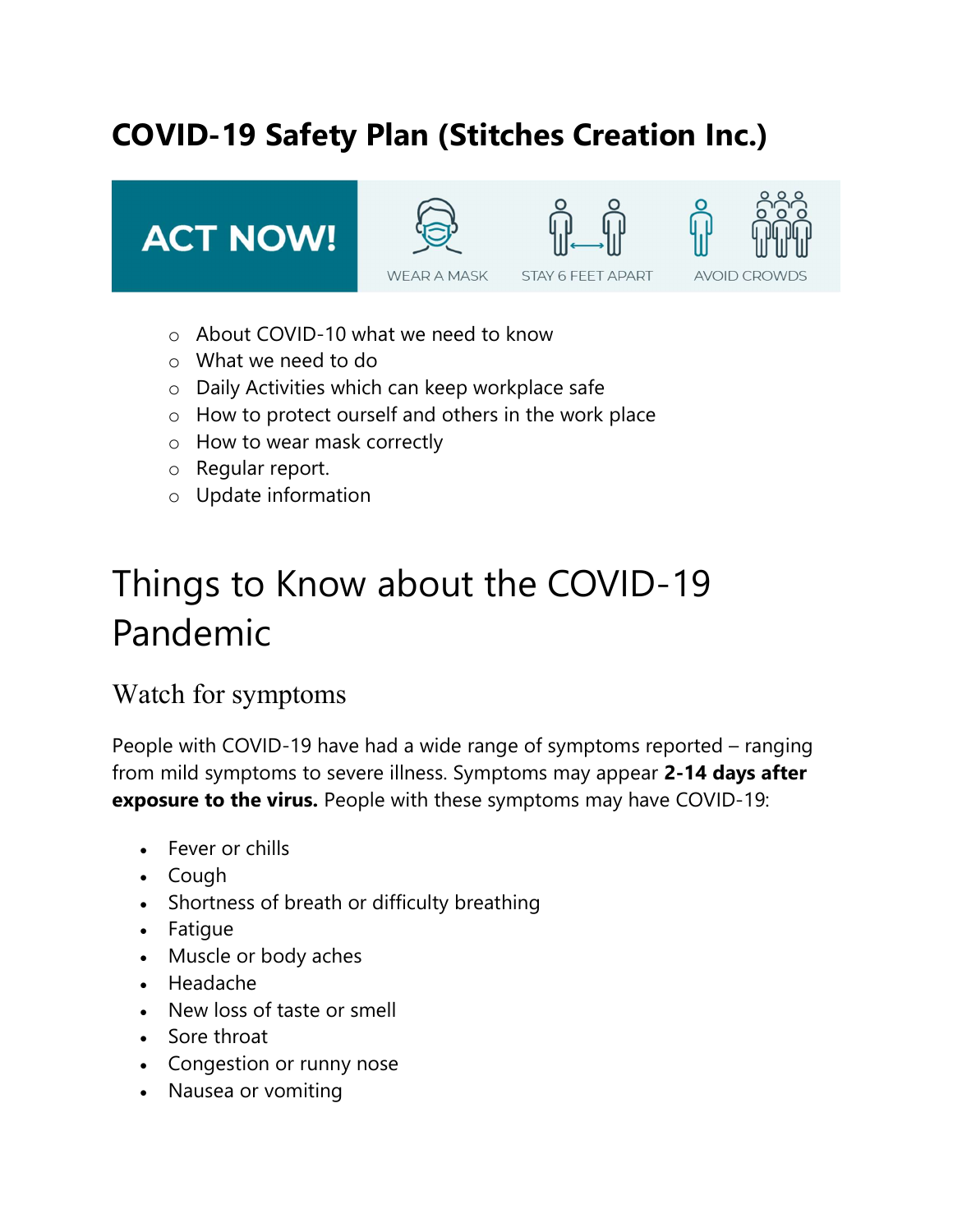Diarrhea

This list does not include all possible symptoms. CDC will continue to update this list as we learn more about COVID-19.

When to seek emergency medical attention

Look for **emergency warning signs**\* for COVID-19. If someone is showing any of these signs, seek emergency medical care immediately:

- Trouble breathing
- Persistent pain or pressure in the chest
- New confusion
- Inability to wake or stay awake
- Pale, gray, or blue-colored skin, lips, or nail beds, depending on skin tone

\*This list is not all possible symptoms. Please call your medical provider for any other symptoms that are severe or concerning to you.

Call 911 or call ahead to your local emergency facility: Notify the operator that you are seeking care for someone who has or may have COVID-19.

Caring for yourself or others

- How to protect yourself
- How to care for someone who is sick
- What to do if you are sick

### What is the difference between Influenza (Flu) and COVID-19?

Influenza (Flu) and COVID-19 are both contagious respiratory illnesses, but they are caused by different viruses. COVID-19 is caused by infection with a new coronavirus (called SARS-CoV-2), and flu is caused by infection with influenza viruses.

COVID-19 seems to spread more easily than flu and causes more serious illnesses in some people. It can also take longer before people show symptoms and people can be contagious for longer. More information about differences between flu and COVID-19 is available in the different sections below.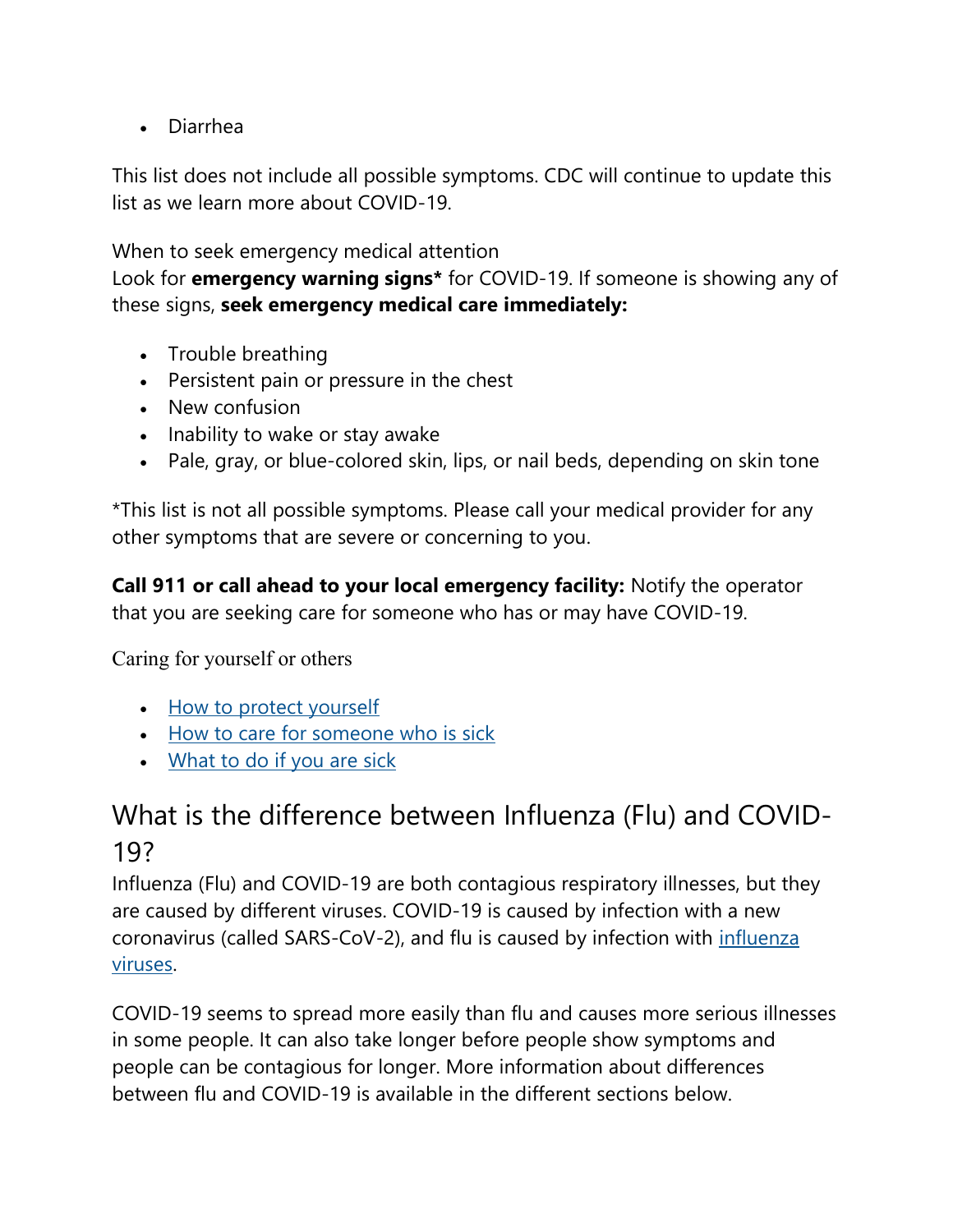Because some of the symptoms of flu and COVID-19 are similar, it may be hard to tell the difference between them based on symptoms alone, and testing may be needed to help confirm a diagnosis.

While more is learned every day about COVID-19 and the virus that causes it, there is still a lot that is unknown . This page compares COVID-19 and flu, given the best available information to date.

# Three Important Ways to Slow the Spread

- Wear a mask to protect yourself and others and stop the spread of COVID-19.
- Stay at least 6 feet (about 2 arm lengths) from others who don't live with you.
- Avoid crowds. The more people you are in contact with, the more likely you are to be exposed to COVID-19.

# How to Protect Yourself When Going Out

- Wear a mask that covers your nose and mouth to help protect yourself and others.
- Stay 6 feet apart from others who don't live with you.
- Avoid crowds.
- Avoid poorly ventilated indoor spaces.
- Wash your hands often with soap and water. Use hand sanitizer if soap and water aren't available.

# If You are at Risk of Getting Very Sick

 People of any age can get COVID-19, even healthy young adults and children.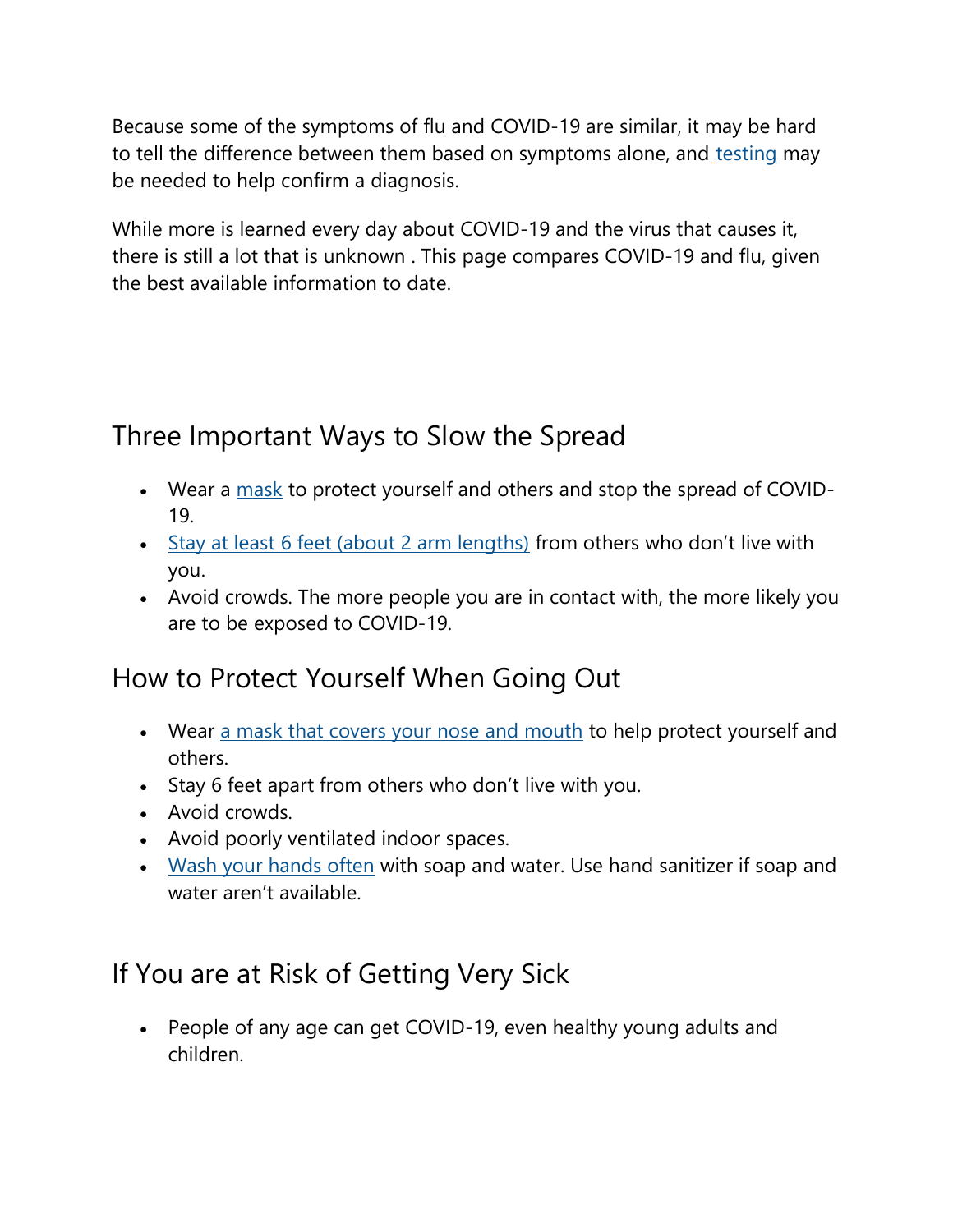- People who are older or have certain underlying medical conditions are at higher risk of getting very sick from COVID-19.
- Other groups may be at higher risk for getting COVID-19 or having more severe illness.

### What to Do If You're Sick

- Stay home except to get medical care.
- Isolate yourself from other members of your family to prevent spread to them and the people that they may have contact with, like grandparents.
- Even if you don't feel sick, you can spread COVID-19 to others.
- Get care immediately if you are having emergency warning signs, like trouble breathing, pain or pressure in chest.

# How to Get a Test for Current Infection

- You can visit your state or local health department's website to look for the latest local information on testing.
- If you have symptoms of COVID-19 and want to get tested, call your healthcare provider first.
- If you have symptoms of COVID-19 and choose to not get tested, it is important to stay home. Find out what to do if you are sick.

### How to Cope with Stress

- Care for yourself one small way each day.
- Unwind by doing yoga, listening to music, or gardening.
- Find new ways to connect with family and friends, get support, and share feelings.
- Eat healthy foods and get enough rest
- Relax by reading, listening to music, or starting a new hobby.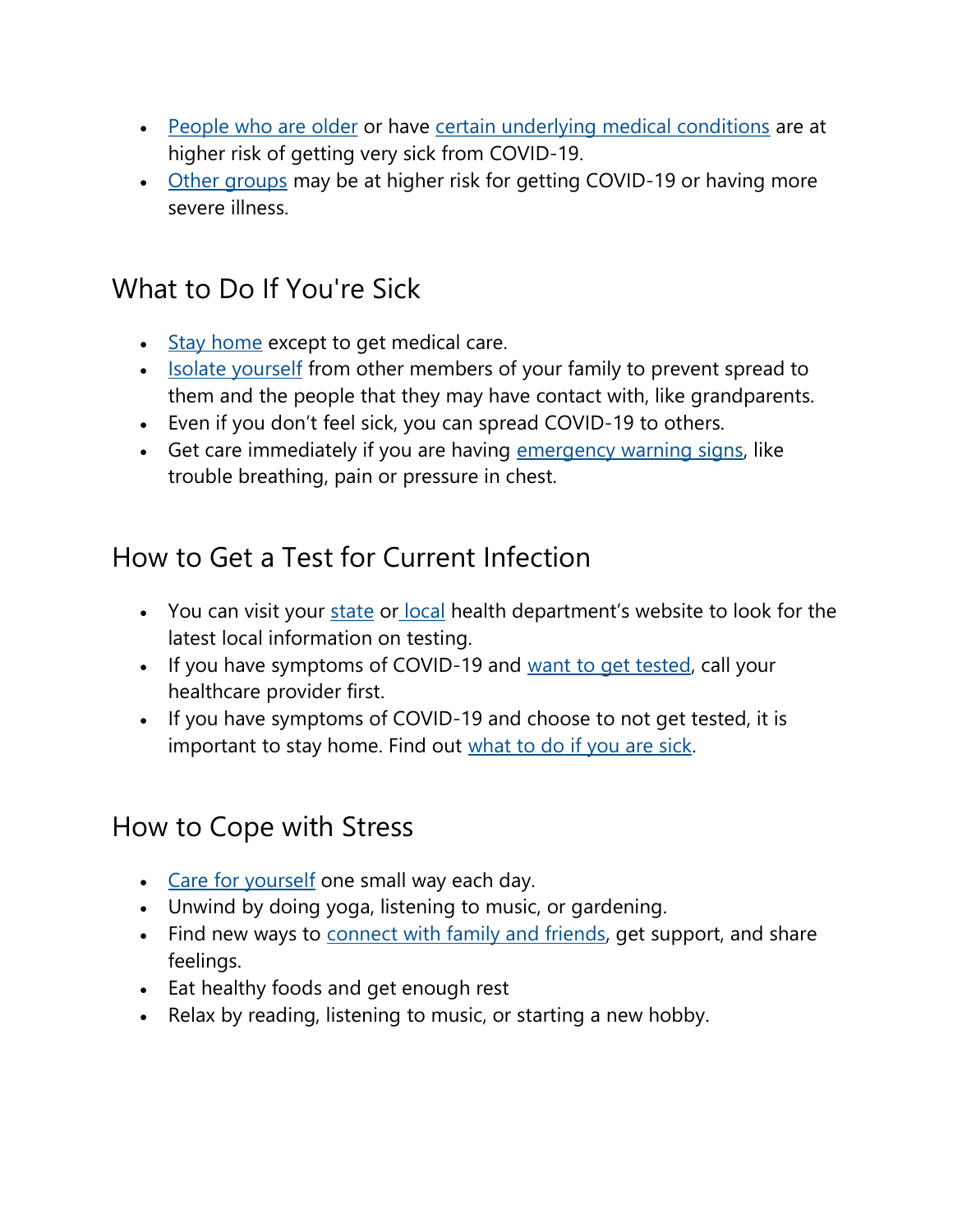# What Symptoms to Watch For

The most common symptoms of COVID-19 are

- Fever
- Cough
- Headaches
- Fatique
- Muscle or body aches
- Loss of taste or smell
- Sore throat
- Nausea
- Diarrhea

Other symptoms are signs of serious illness. If someone has trouble breathing, chest pain or pressure, or difficulty staying awake, get medical care immediately.

What you need to know

- In general, the more closely you interact with others and the longer that interaction, the higher the risk of COVID-19 spread.
- If you return to work, continue to protect yourself by practicing everyday preventive actions.
- EXEP Keep these items on hand when returning to work: a  $mask$ , tissues, and hand sanitizer with at least 60% alcohol, if possible.
- Considerations for returning to work
- Protect yourself and others in the workplace
- Returning after quarantine or isolation

# Considerations for returning to work

Do you have or think you might have COVID-19, or have you been around someone who has the virus?

• If you have or think you might have COVID-19, you should isolate, whether or not you have symptoms. Learn what isolation means and when you can be around others after being sick.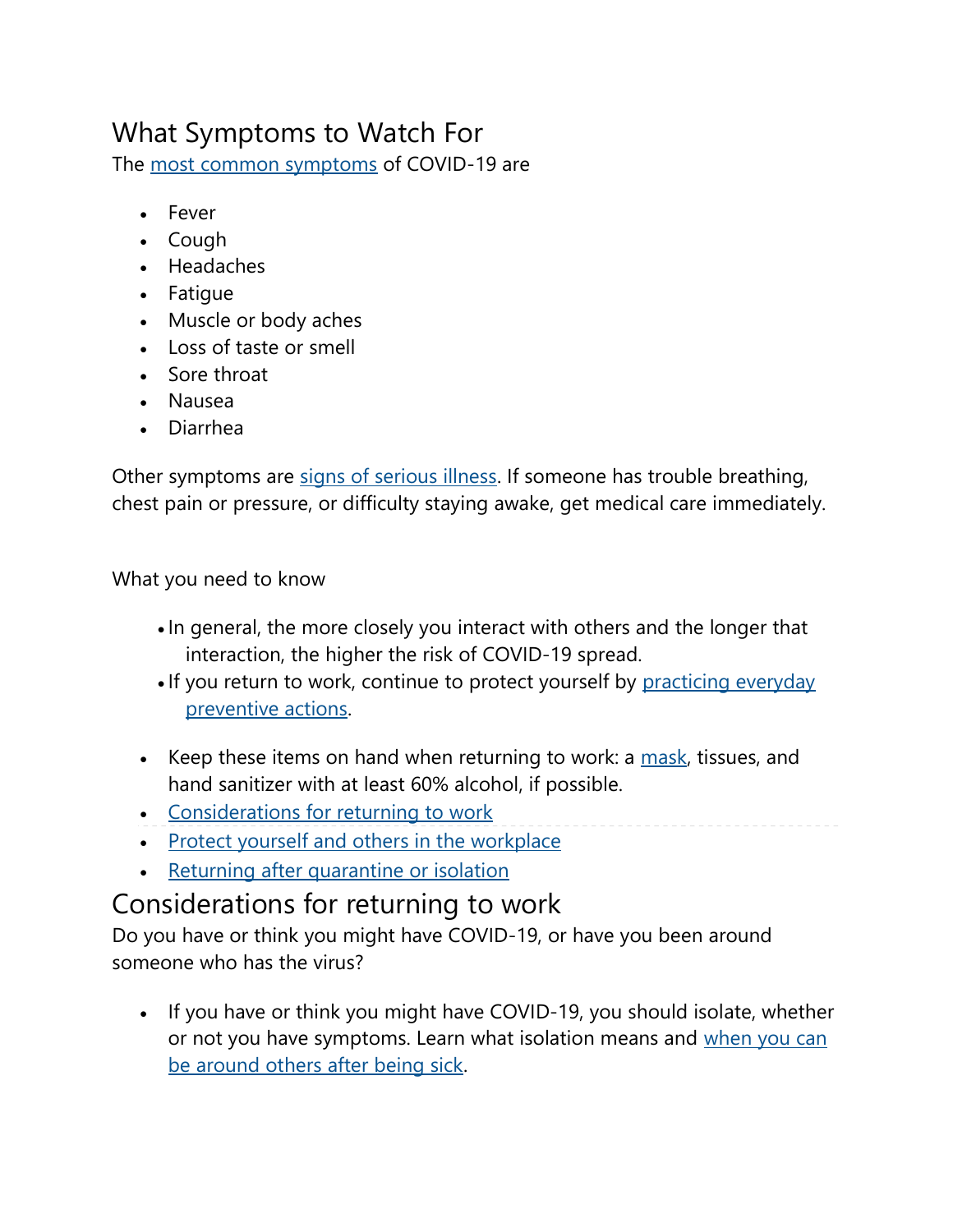• If you might have been exposed to COVID-19, you should stay home. This is called quarantine. Learn when to start and end quarantine.

Are you or someone in your household at increased risk of severe illness? You may need to take extra precautions.

• If you are at increased risk for severe illness, check with your employer to see if there are policies and practices in place to reduce your risk at work, like telework or modified job responsibilities.

Are you the primary caregiver for your child or someone else? If so, here are some things to think about:

- If someone else will be taking care of your child, ask them to review information about caring for children.
- If someone else will be providing care for a household member that is at increased risk of severe illness or needs extra precautions, ask them to review this information.

Are there ways you can minimize the number of people you interact with?

- In addition to any measures your business may have implemented to reduce your risk (e.g., installed barriers), take additional steps to minimize the number of people you interact with.
- Interacting with more *people* raises your risk since some people may have the virus and not know it since they have no symptoms.
- Can you have virtual meetings to limit the number of in-person interactions?
- When interacting with other people, are policies in place for colleagues or customers to wear a mask and to keep 6 feet of space between others?

What's the length of time that you will be interacting with people?

- Spending more time with people who may be infected increases your risk of becoming infected.
- Spending more time with people increases their risk of becoming infected if there is any chance that you may already be infected.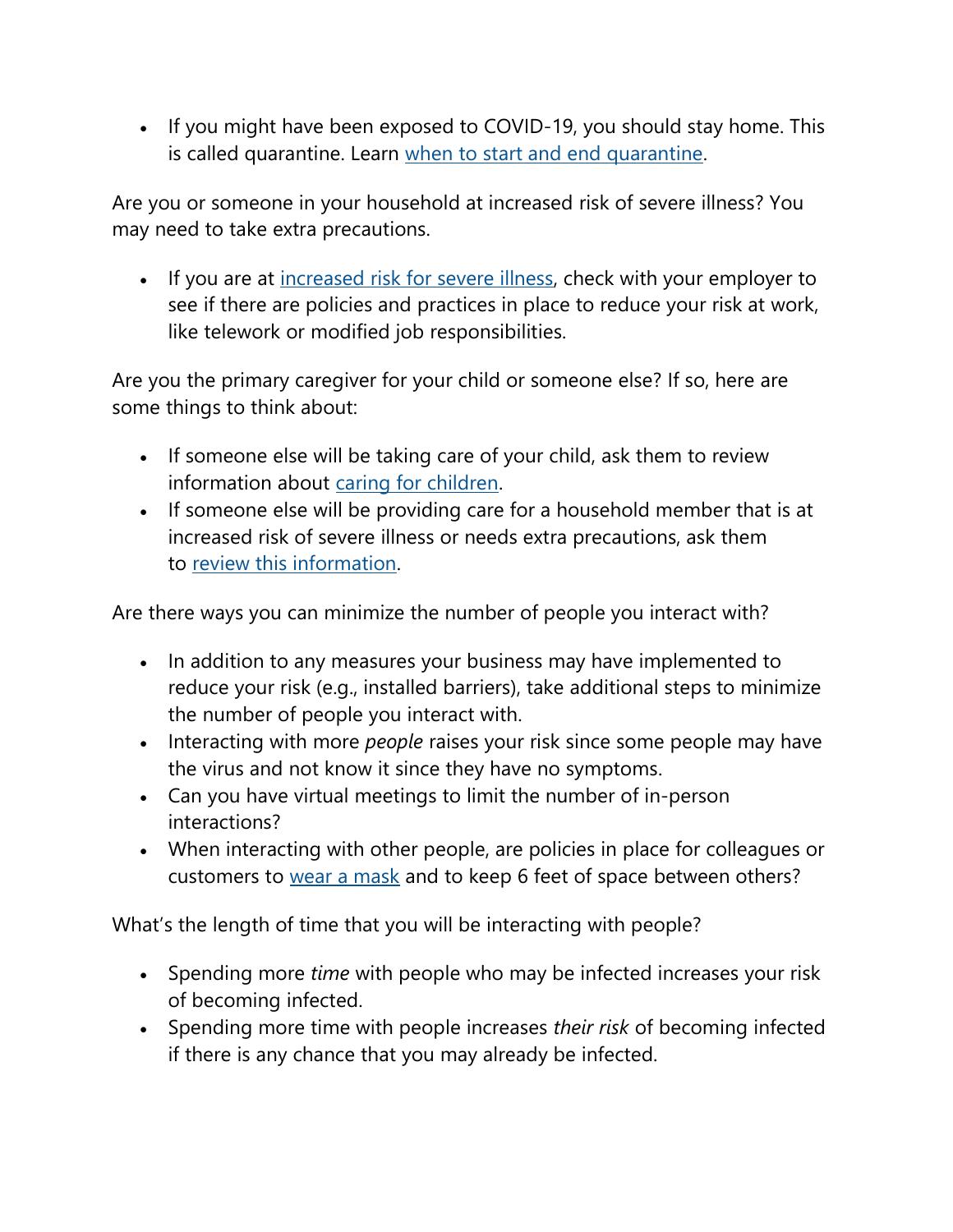### Protect yourself and others in the workplace Stay home when needed

- If you have or think you have symptoms or have tested positive for COVID-19, stay home and find out what to do if you are sick and find out when you can be around others.
- If you are well, but you have a sick family member or recently had close contact with someone with COVID-19, notify your supervisor and follow CDC recommended precautions.

#### Monitor your health

- Be alert for symptoms. Watch for fever, cough, shortness of breath, or other symptoms of COVID-19.
	- oThis is especially important if you are <u>running essential errands</u>, going into the office or workplace, and in settings where it may be difficult to keep a physical distance of 6 feet.
- Take your temperature if symptoms develop.
	- oDon't take your temperature within 30 minutes of exercising or after taking medications that could lower your temperature, like acetaminophen.
- Follow CDC guidance if symptoms develop.

#### Wear a mask

- Wear a mask in public settings, especially where staying 6 feet apart (about two arm lengths) is not possible. Interacting without wearing a mask increases your risk of getting infected.
- Wearing a mask does not replace the need to practice social distancing.
- Wear masks to help keep from getting and spreading COVID-19.

#### Social distance in shared spaces

 Effective February 2, 2021, masks are required on planes, buses, trains, and other forms of public transportation traveling into, within, or out of the United States and in U.S. transportation hubs such as airports and stations.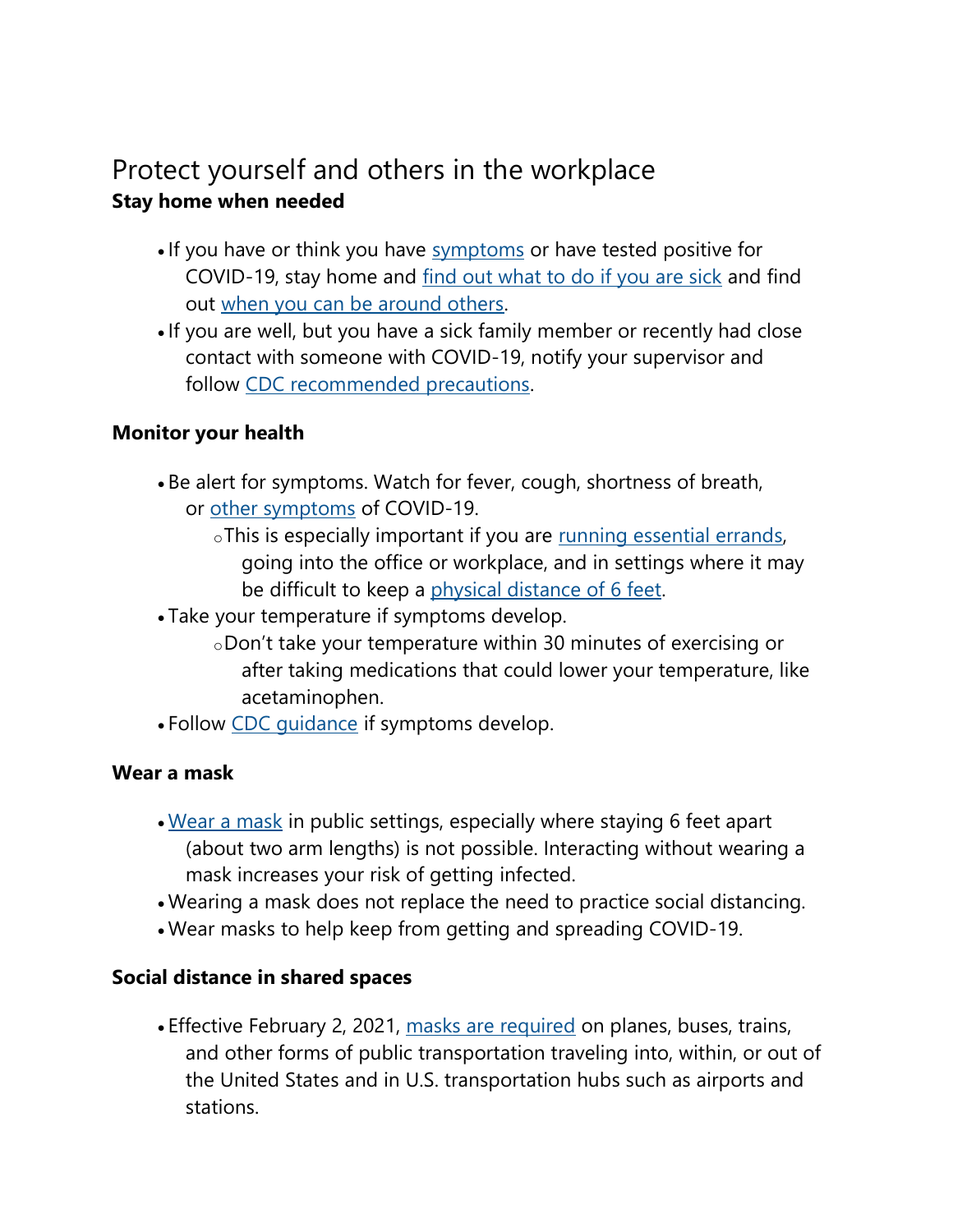Maintain at least 6 feet of distance between you and others. COVID-19 spreads easier between people who are within 6 feet of each other. oKeeping distance from other people is especially important for people who are at increased risk for severe illness, such as older adults and those with certain medical conditions.

oIndoor spaces are more risky than outdoor spaces where it might be harder to keep people apart and there's less ventilation.

 Avoid close contact with others on your commute to work, if possible. Consider biking, walking, driving either alone or with other members of your household. Learn how to protect yourself when using transportation to commute to work.

#### Wash your hands often

- Wash your hands often with soap and water for at least 20 seconds or use hand sanitizer with at least 60% alcohol if soap and water are not available. If your hands are visibly dirty, use soap and water over hand sanitizer.
- Avoid touching your eyes, nose, and mouth if you haven't washed your hands.

#### Cover your coughs and sneezes

- Remember to cover your mouth and nose with a tissue when you cough or sneeze, or use the inside of your elbow. Throw used tissues into notouch trash cans and immediately wash hands with soap and water for at least 20 seconds.
	- $\circ$ If soap and water are not available, use hand sanitizer containing at least 60% alcohol.

#### Avoid sharing objects and equipment

 Avoid using other employees' phones, desks, offices, or other work tools and equipment, when possible. If you cannot avoid using someone else's workstation, clean and disinfect before and after use.

#### Clean and disinfect frequently touched surfaces and objects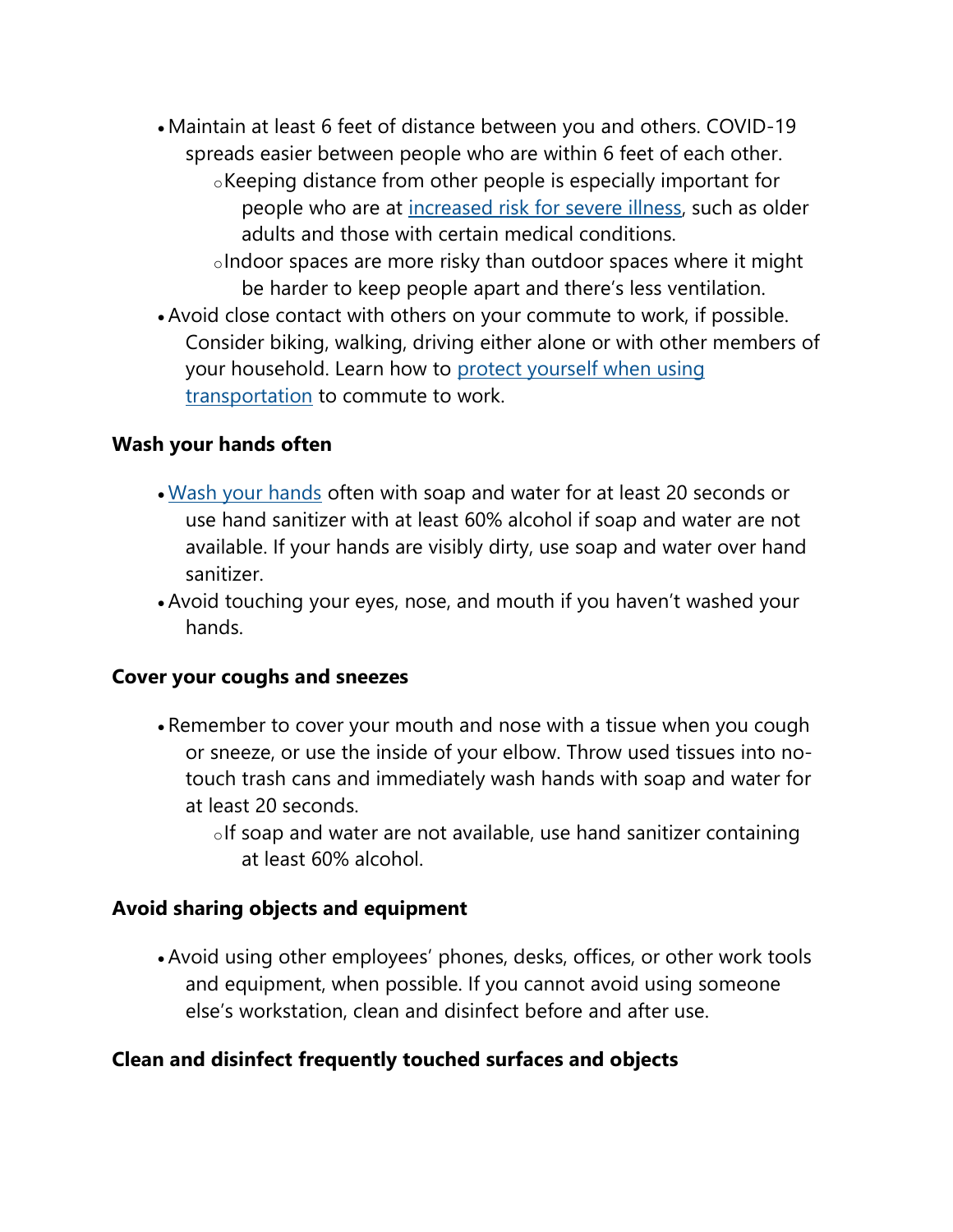- Clean and disinfect frequently touched objects and surfaces, like workstations, keyboards, telephones, handrails, and doorknobs. Dirty surfaces can be cleaned with soap and water before disinfection.
- Choose the right disinfectant for your surface from EPA's List N: Disinfectants for Coronavirus (COVID-19)external icon.

### Returning to work after quarantine or isolation

Quarantine keeps someone who might have been exposed to the virus away from others. Learn when to start and end quarantine.

**Isolation** separates someone who is infected with the virus from others. Learn when you can be around others after being sick.

Cases of reinfection of COVID-19 have been reported but are rare. In general, reinfection means a person was infected (got sick) once, recovered, and then later became infected again. Based on what we know from similar viruses, some reinfections are expected.

box tissue light icon

Protect Your Health This Flu Season

Essential workers: protect yourself from flu this fall and winter with a flu vaccine. While getting a flu vaccine will not protect against COVID-19, it can protect you from becoming sick with flu and needing medical care. Flu is another serious respiratory illness that can cause missed work, hospitalizations, and, in some cases, even death. The combination of flu and COVID-19 could overwhelm healthcare settings.

> o Protect yourself, your family, and your community by getting a flu vaccine.

# How to Wear Masks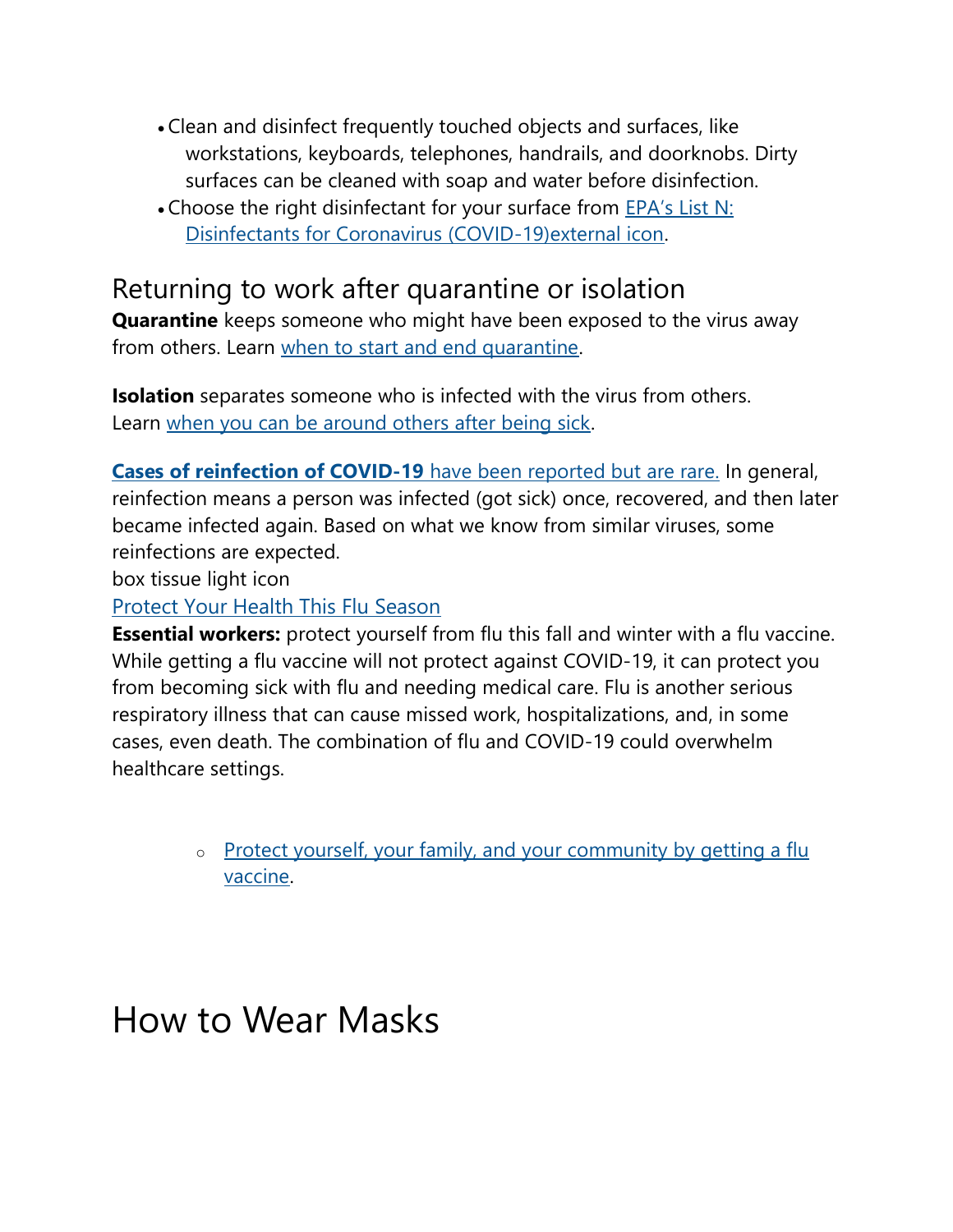Masks are a critical step to help prevent people from getting and spreading COVID-19. A cloth mask offers some protection to you as well as protecting those around you. Wear a mask and take every day preventive actions in public settings and mass transportation, at events and gatherings, and anywhere you will be around other people.

- CDC recommends that people age 2 and older should wear masks in public. Masks should NOT be worn by children under age 2 or anyone who has trouble breathing.
- Masks should be worn in addition to staying at least 6 feet apart, especially if indoors around people who don't live with you.
- If someone in your household is infected, people in the household should take precautions including wearing masks to avoid transmission to others.
- Effective February 2, 2021, **masks are required** on planes, buses, trains, and other forms of public transportation traveling into, within, or out of the United States and in U.S. transportation hubs such as airports and stations.

#### Wear your Mask Correctly

- . Wash your hands or use hand sanitizer before putting on your mask.
- Put the mask over your nose and mouth and secure it under your chin.
- Fit the mask snugly against the sides of your face, slipping the loops over your ears or tying the strings behind your head.
- If you have to continually adjust your mask, it doesn't fit properly, and you might need to find a different mask type or brand.
- Make sure you can breathe easily.

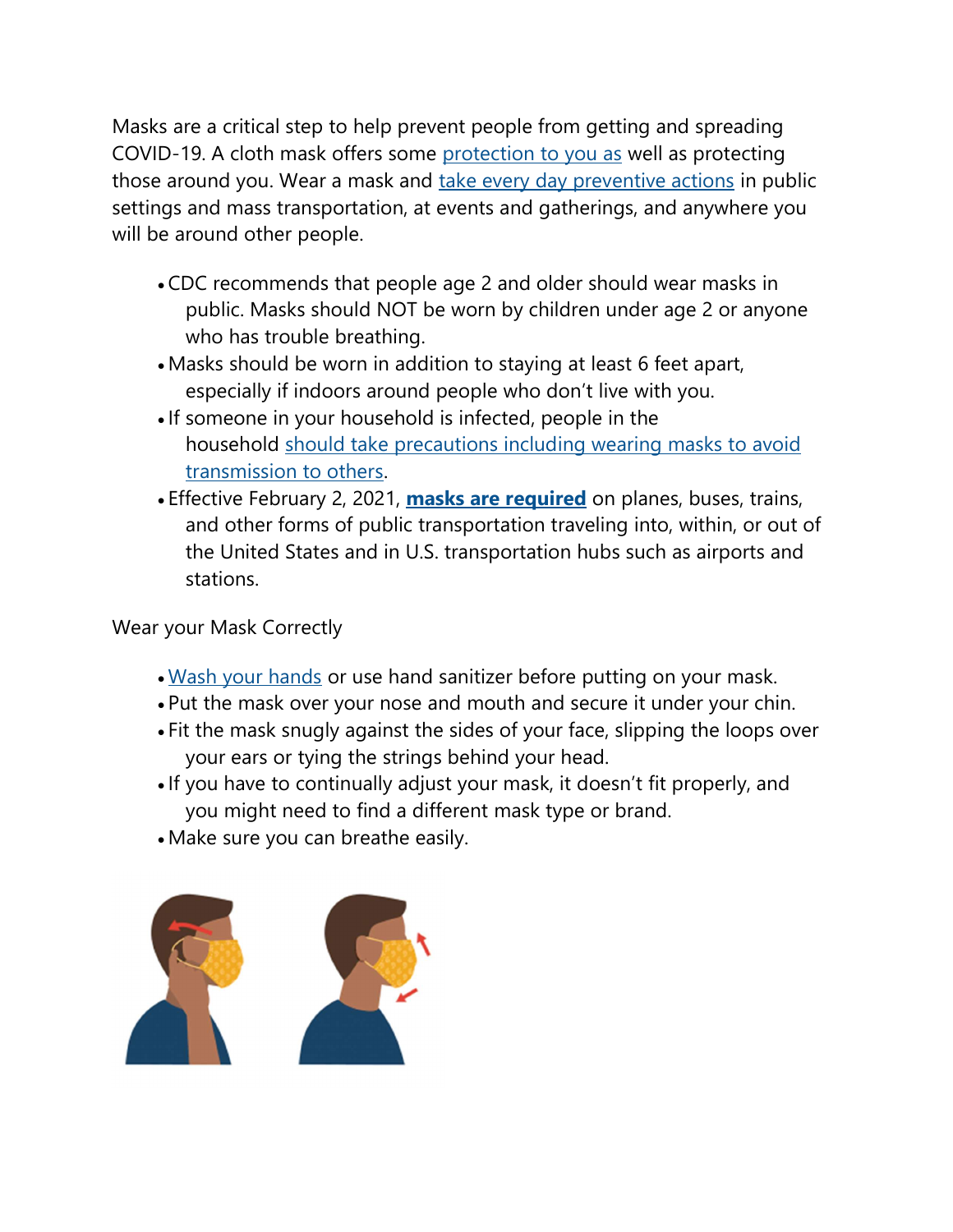Wear a Mask to Prevent Getting and Spreading COVID-19



Dos

- Wear a mask over your nose and mouth to help prevent getting and spreading COVID-19.
- Wear a mask in public settings when around people who don't live in your household, especially when indoors and when it may be difficult for you to stay six feet apart from people who don't live with you.
- Wear a mask correctly for maximum protection.
- Wear your mask under your scarf, ski mask, or balaclava in cold weather
- Keep a spare mask to replace one that becomes wet from moisture in your breath, snow, or rain.
- Store wet reusable masks in a plastic bag until they can be washed.



Don'ts

- Put the mask around your neck or up on your forehead.
- Touch the mask, and, if you do, wash your hands or use hand sanitizer.

# To prevent getting and spreading COVID-19, follow these protective measures

- Stay at least 6 feet away from others.
- Avoid contact with people who are sick.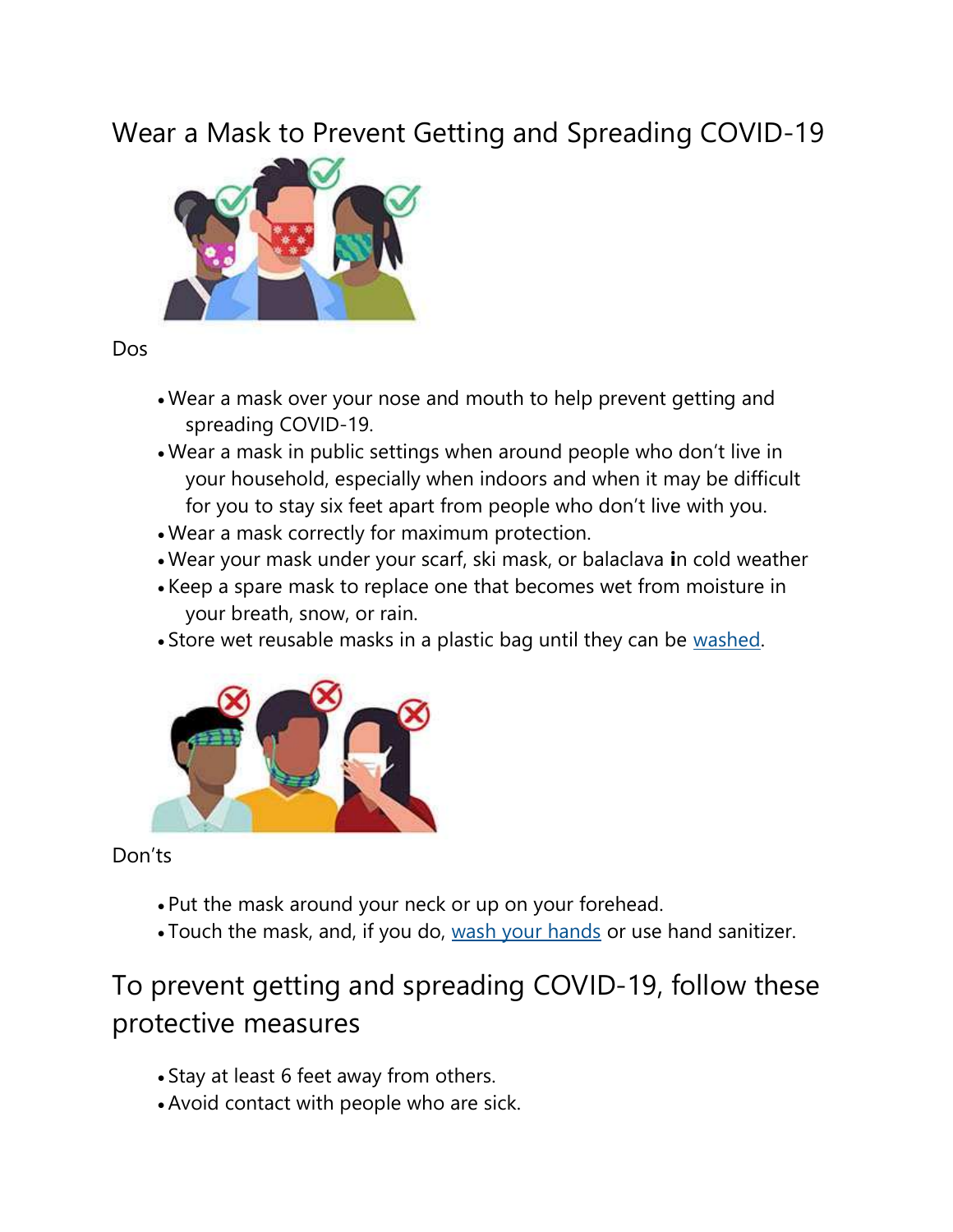- Wash your hands often, with soap and water, for at least 20 seconds each time.
- Use hand sanitizer with at least 70% alcohol if soap and water are not available.

### Take Off Your Mask Carefully, When You're Home

- Untie the strings behind your head or stretch the ear loops
- Handle only by the ear loops or ties
- Fold outside corners together
- Place mask in the washing machine (learn more about how to wash masks)
- Be careful not to touch your eyes, nose, and mouth when removing and wash your hands immediately after removing.

### Cold Weather

Change your mask when it becomes wet.

oA wet mask is harder to breathe through, is less efficient at filtering, and vents more around the edges of the mask.

- Keep a spare mask to replace one that becomes wet from moisture in your breath, snow, or rain.
- Store your wet reusable mask in a plastic bag until you get home and can put it in the laundry.
- If you need to wear a scarf, ski mask, or balaclava, wear it over your mask. oThey are usually made of loosely knit fabrics not suitable for use as masks.
- If you wear glasses, find a mask that fits closely over your nose or has a nose wire to help reduce fogging. Consider using an antifogging spray that is made for eyeglasses.